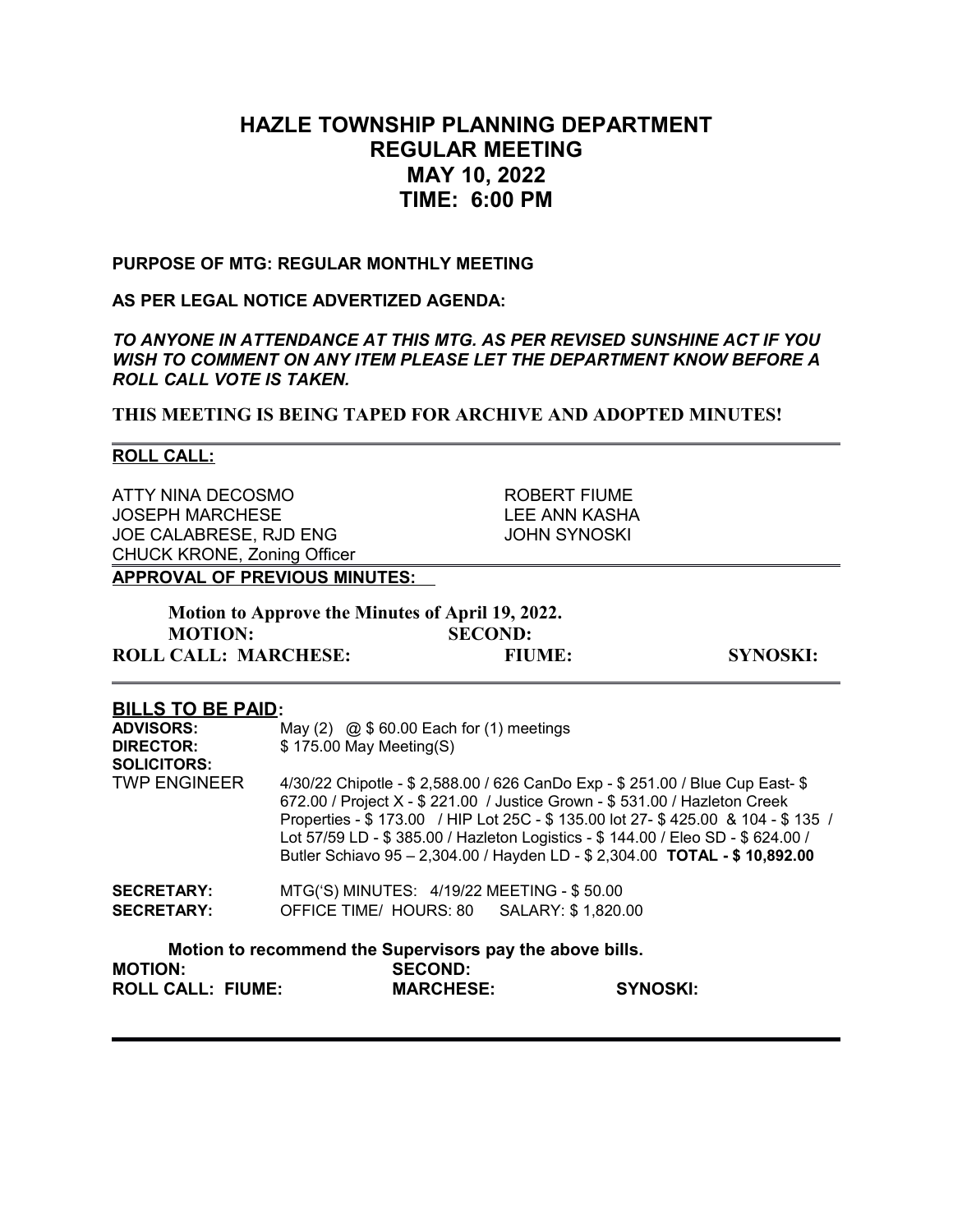## **EXTENSIONS OF TIME**

Hazle NPDES 90 day extension to expire June 21, 2022 Angelo LD 90 day extension to expire July 19, 2022 Umbriac Storage Units Major LD – 90 Day ext – To expire May 15, 2022 Ridgewood Sunburst Phase SD – 90 Day Ext to expire May 15, 2022 Lukashunas Minor SD – 90 Day Extension of time to expire June 21, 2022

# **PLANS FOR APPROVAL**

### **HAZLE NPDES LD – PARKING LOT ADDITION ACCEPTED 3/16/21**

**RECEIVED:** Cover Letter / Application / Checklist / Stormwater MGT Permit / Fee Schedule & Summary SHT / Recreation Fee \$ 1,050.00, STW \$ 1,450.00, \$ 3,643 LD FEE / Signed Applicant Acknowledgement / Signed Developer's Agreement to Pay all Fees / Deed(S) / Waiver Request of Section(s) 301.C, 302 & 303 – Requirement of a Separate Sketch, Preliminary & Final Submissions / Corr to Zoning & RJD / Plans /  $3/15/21$  Zoning Review (I-1) – In Compliance /  $3/29/21$  RJD Review #1 – (9) General Comments, (2) Zoning Comments, (36) SALDO Comments & (8) STW Comments / Crossroads Group - 6/15/21 Request for a 90 Day Ext of time – Granted 6/15/2021 to expire September 21, 2021 / 6/23/21 LCD Technical Deficiency Letter / 9/21/21 Additional 90 day Extension of time granted, to expire  $12/21/21/9/30/21$  LCD – E & S Approval /  $12/16/21$  Additional 90 Day Ext of time granted to expire 3/15/2022 **/ 3/10/22 Request for an additional 90 day extension of time – Extended to 6/21/22/** 

### **RICHARD E ANGELO APARTMENTS PRELIMINARY/FINAL MAJOR LAND DEV.**

**ACCEPTED: 4/20/21 RECEIVED:** Application / Checklist / Airport Hazard Zone Notification / Wetland Fact Sheet / Fee Schedule & Summary sht / \$ 2,815.00 LD Fee & \$ 100.00 Recreation Fee / Application to Luzerne County / Signed Applicant Acknowledgement / Signed Developers Agreement to pay all fees / Signed Certificate of Ownership / Post Construction Stormwater Mgt Report/ Plans / 5/5/2021 Luz Cty Planning – (3) Comment / 5/4/21 Barry Isett -Luz Cty Eng – (13) Saldo Comments - (14) General Comments & (14) STW Comments  $/5/20/21$  Hazle Twp Fire Chief Review – (3) comments / 7/19/21 Brinkash & Assoc Inc. – Request for a 90 day Extension of time / 90 Day Ext of time granted 7/20/21 – To expire 1/18/22 / Additional 90 Day Ext of time granted – to expire April 19, 2022 **4/12/22 Brinkash & Assoc Request for an additional 90 Day Ext of time / Additional 90 Day ext of time to Expire July 19, 2022**

#### **PROPOSED IS A 16 UNIT APARTMENT COMPLEX ON HOLLYWOOD BLVD.**

### **Umbriac Storage Units Major LD Accepted 8/17/2021**

**Received:** Letter of Transmittal / Application / Checklist / Fees \$ 3,395.00 / Stormwater Appliction / Wetland Fact Sheet / Fee Schedule & Summary Sheet / Signed Aplicant Acknowledgement / Signed Developer's Agreement to pay all fees / Deed / FAA Determination / Wetland Report / E&S Con trol Plan / HOP Plans / Land Development Plans / Waiver Request – Requirement for a Preliminary Submission / HOP Plans SHTS 1 thru 5 & Land development Plans SHTS 1 thru 13 / 8/6/21 Zoning Review – Needs Zoning Hearing Board Approval for Parking & access Road width / 8/12/21 Luzerne Cty Planning Review – (3) comments & Engineering  $8/11/21 - (8)$  Zoning comments – (37) Saldo comments & (10) Stormwater comments / 11/10/21 RJD Review  $#2 - (12)$  comments / 11/17/21 Zoning Review  $#2 -$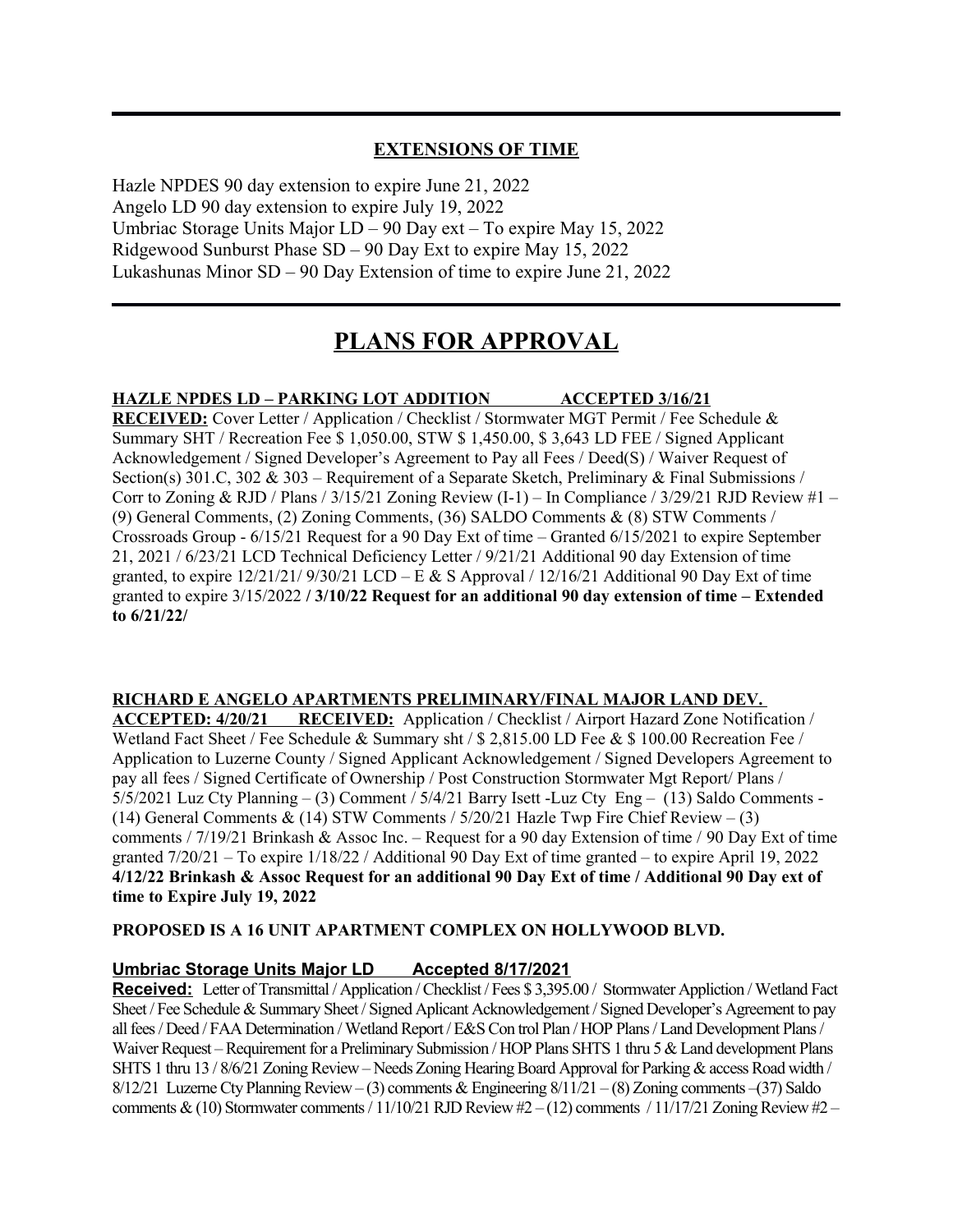Driveway access width has been addressed – altered to 24' feet – Parking variance will still be required **/ Waiver Requests granted 11/16/21:** (1) Sec 203 & 301.C Submission of a Preliminary Plan, (2) 813.1 & 1009 Concret curbs along parking lot & (3) 813.2 Concrete Sidewalks are required / 90 Day Ext of time to expire February 15, 2022 / 1/13/22 HT Fire Chief No Findings one Note / 2/14/22 CAN Request for a Day Ext of time / **Additional 90 Day Extension to Expire May 15, 2022** / 3/8/2022 CAN This plan is to be considered Preliminary only at this time – they plan to construct site improvements substantially  $\&$ obtain final approval prior to building permit application  $/ 3/11/22$  RJD Rev #3 (6) comments

Proposed is to construct (3) Storage Units on a 2.72 Acre Parcel located on SR 940 in Ebervale

### **Ridgewood Sunburst Phase – Preliminary Subdivision Plan ACCEPTED: 11/16/2021**

**RECEIVED:** Application / Checklist / Fees - \$ 4,230.00 SD Fee & \$ 3,700.00 Recreation Fee / Stormwater Permit Application / Airport Hazard Zone Application / Wetland Fact Sheet / Fee Schedule & Summary sheet / Signed Applicant Acknowledgement / Signed Developer's Agreement to Pay All Fees / !0/8/21 Sparnon Wetland Services, Inc – Wetland Determination / Deed(s) / Post Construction Stormwater Management Report / Drainage Plans / Subdivision Plans / Application to Luzerne County / 11/30/2021 Zoning Review – In Compliance / 1/10/22 RJD Rev. (29) General Comments, (3) Zoning Comments (85) SALDO comments & (9) STW comments / 2/14/22 Brinkash & Assoc request for a 90 day Ext of time to Expire May 10, 2022 / 90 Day Extension of time to expire May 15, 2022 / 4/19/22 Request for an additional 90 day extension of time /

### **Proposed is to create 37 Single Family Residential Lots with associated infrastructure on Lands owned by A & J Zelenack Development Inc in Ridgewood Development.**

**Waiver Requests** 

**(1) Section 813.1, 813.2 406.2 & 1009 -** Sidewalks required along roadways

**(2) Section 805.2.Q & 805.13** - Curbing transition

(**3) Section 805.10** – Driveway Curb cuts

**Motion to Grant the request of Brinkash & Assoc. for a 90 Day extension of time for Ridgewood-Sunburst Phase Preliminary Major Subdivision Plan to expire August 16, 2022.** 

**Motion: Second: Roll Call: Marchese: Fiume: Synoski:**

**Lukashunas Minor Subdivision & Lot Consolidation Kibedi & Conter Accepted 12/16/2021**

**RECEIVED:** Transmittal Letter / Transmittal Letter to Luzerne County / Application / SD Fee \$ 700.00 / Applicant Checklist / Certificate of Ownership /Wetland Fact Sheet / Signed Developer's agreement to pay all fees / Fee Schedule & Summary Sht / Deed (s) / Legal Description New Lot 1 & New Lot 3 /  $1/14/22$  RJD Review #1 – (1) General & (2) SALDO comments /  $1/17/22$  Zoning review – Not in compliance – existing structure is not in compliance – a Revers Subdivision should be applied for to combine with existing lot(s) / **90 day ext of time to expire 6/21/22 /** 

Proposed is to create two new lots from the lands Of Lukashunas (New Lot 1 & New Lot 2). Then combine new lot 2 with lots of Kibedi & Conter to create New Lot 3. New Lot 1 will be residual lands of Lukashunas.

**Hayden Power Group Preliminary/Final Major Land Dev. Accepted: 03/15/22 P-22-03 RECEIVED:** Transmittal Letter / Application / Checklist / Drainage Plan Application / Stormwater Management Application / Signed certificate of Ownership / Project Narrative / Fee Schedule & Summary Sheet - \$ 3,562.00 LD Fee, \$ 1,500.00 STW Fee & \$ 550.00 REC Fee /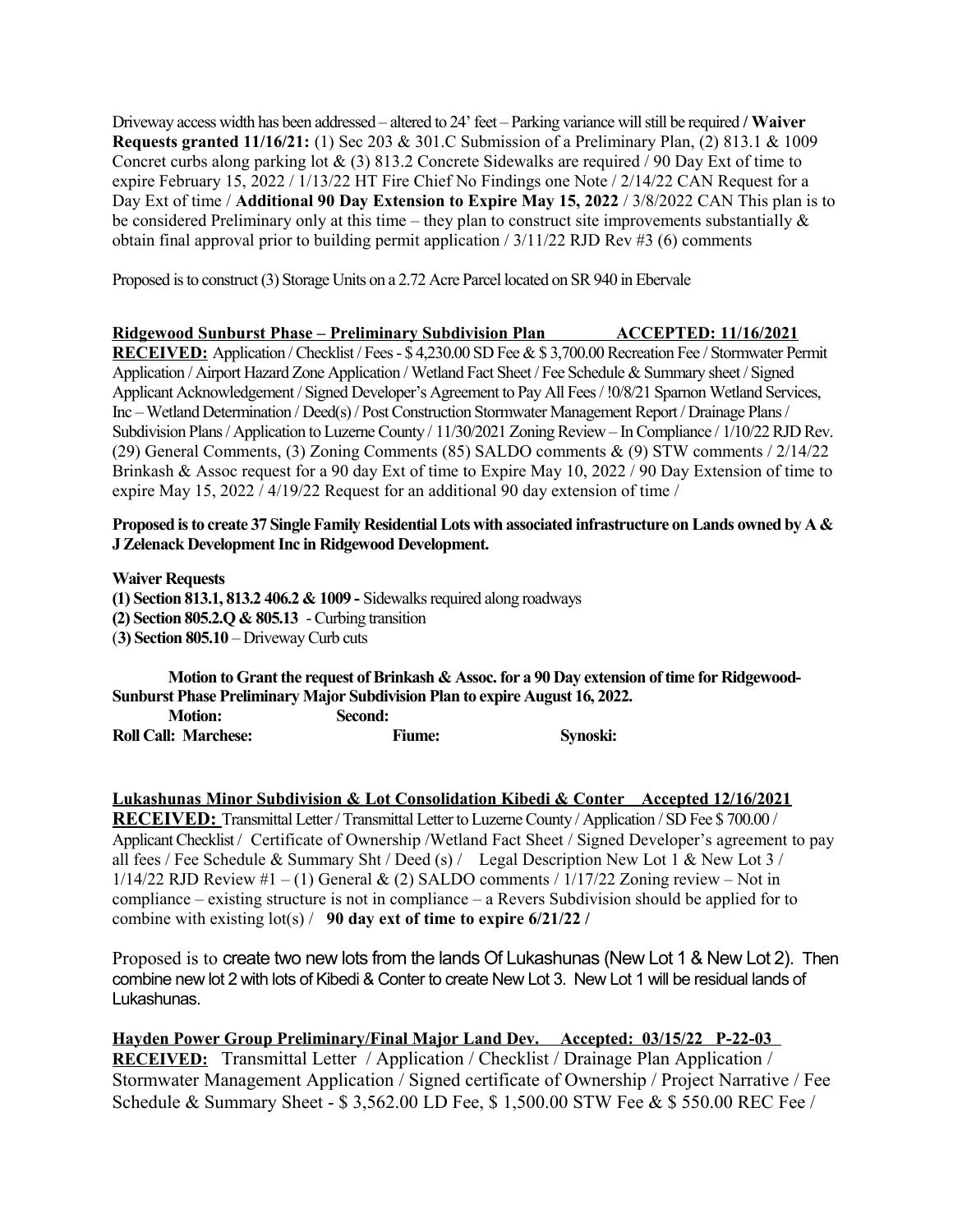Signed Applicant Acknowledgement / Signed developer's Agreement to pay all fees / Submission to Luzerne County / NPDES Application / 1/27/2022 UGI – Gas Available / 2/3/22 PPL – Electric Available / 1/26/22 Design BLD Request to HCA for Water Service / Deed / Post Construction Stormwater Management Report/ E&S Control Report / Pre Development Drainage Area Plan / Plans / Corr to RJD, Zoning & Fire Chief/3/28/22 LCD 3/28/2022 Hayden Power Group NPDES – Incompleteness Letter / 4/4/22 Zoning Review – In Compliance / 4/14/22 RJD Review  $#1 - (16)$  General comments, (1) Zoning comment (38) SALDO comments & (6) Stormwater comments / 4/19/22 Luz Cty Planning – (4) comments & 3/30/22 Engineering (3) General, (5) Zoning, (37) Saldo, (8) Stormwater comments / 4/19/22 Luz Cty Planning – (4) comments & Engineering 3/30/22  $-$  (3) General, (5) Zoning, (37) Saldo & (80 Stormwater comments

### **Proposed is to construct (2) new commercial facilities. (1) 51,870 SF building & one future 2,475 SF retail building on a 10.57 acre parcel located on the Airport Beltway.**

# **ELOE LOT CONSOLIDATION EAGLE ROCK Accepted: 3/15/22 P-22-04**

**RECEIVED:** Application / Applicant Checklist / Fee \$ 700.00 / FAA Application / Wetland Fact Sheet / Signed Certificate of Ownership / Fee Schedule Summary Sheet / Signed Applicant Acknowledgement / Deed / Corr to RJD & Zoning Office / 4/4/22 Zoning Review – (PRD) In Compliance / 4/19/22 RJD Review #2 (1) Comment / 4/14/22 RJD Rev #1 (4) General & (2) Saldo comments /  $4/20/22$  Luz Cty planning – (1) comment & Engineering (4) comments

## **Proposed is to combine Lots 402 & 403 on Buttonbush Lane in the Laurel Valley Section of Eagle Rock Resorts. Proposed New Lot A will be .79 Acre**

### **Motion to approve the Eloe Lot Consolidation/Minor Subdivision to combine Lots 402 & 403 in Eagle rock resorts. Motion: Second:**

| <b>RECEIVED:</b> Application / Checklist / Airport Hazard Zone Application / Wetland Fact Sheet / Signed |  |
|----------------------------------------------------------------------------------------------------------|--|
|                                                                                                          |  |
| Certificate of Ownership / Fee Schedule & Summary Sheet / Signed Applicant Acknowledgement / Deed        |  |
| /Plans / Fees \$ 850.00 SD Fee & \$990.00 Recreation Fee / 4/29/22 Luz Cty Planning – No Comment &       |  |
| Engineering $-(3)$ comments / 5/6/22 RJD Review #1 $-(2)$ General & 96) Saldo comments / 4/29/22         |  |
| Schiavo Residual – No comment & $4/27/22$ Engineering (3) comments                                       |  |

Proposed is to formalize the natural Subdivision of this lot into Parcels A & B to assign each lot its own parcel and to convey Parcel B to SR 309E LLC

### **BUTLER/BONNER BOUNDARY LINE ADJUSTMENT Accepted 4/19/2022 P-22-06**

**RECEIVED:** Transmittal Letter / Application / Checklist / Fees \$ 850.00 SD Fee & \$ 990.00 Recreation Fee / Corr to Twp Engineer & Zoning / Signed Certificate of Ownership / Fee Schedule & Summary Sheet / Deed(s) / Agreement of Sale / Project Narrative / **Waiver Request Sec. 604.1 Plan Scale** / 4/19/22 Luz Cty Planning – No comment & Engineerin 4/19/22 – 91) comment /

 **Butler Schiavo 95 Major LD Accepted: 4/19/22 P-22-08 Received:** Application / Cover Letter / Applicant Checklist / Drainage Plan Application / Stormwater Management Application / Signed Certificate of Ownership / Project Narrative /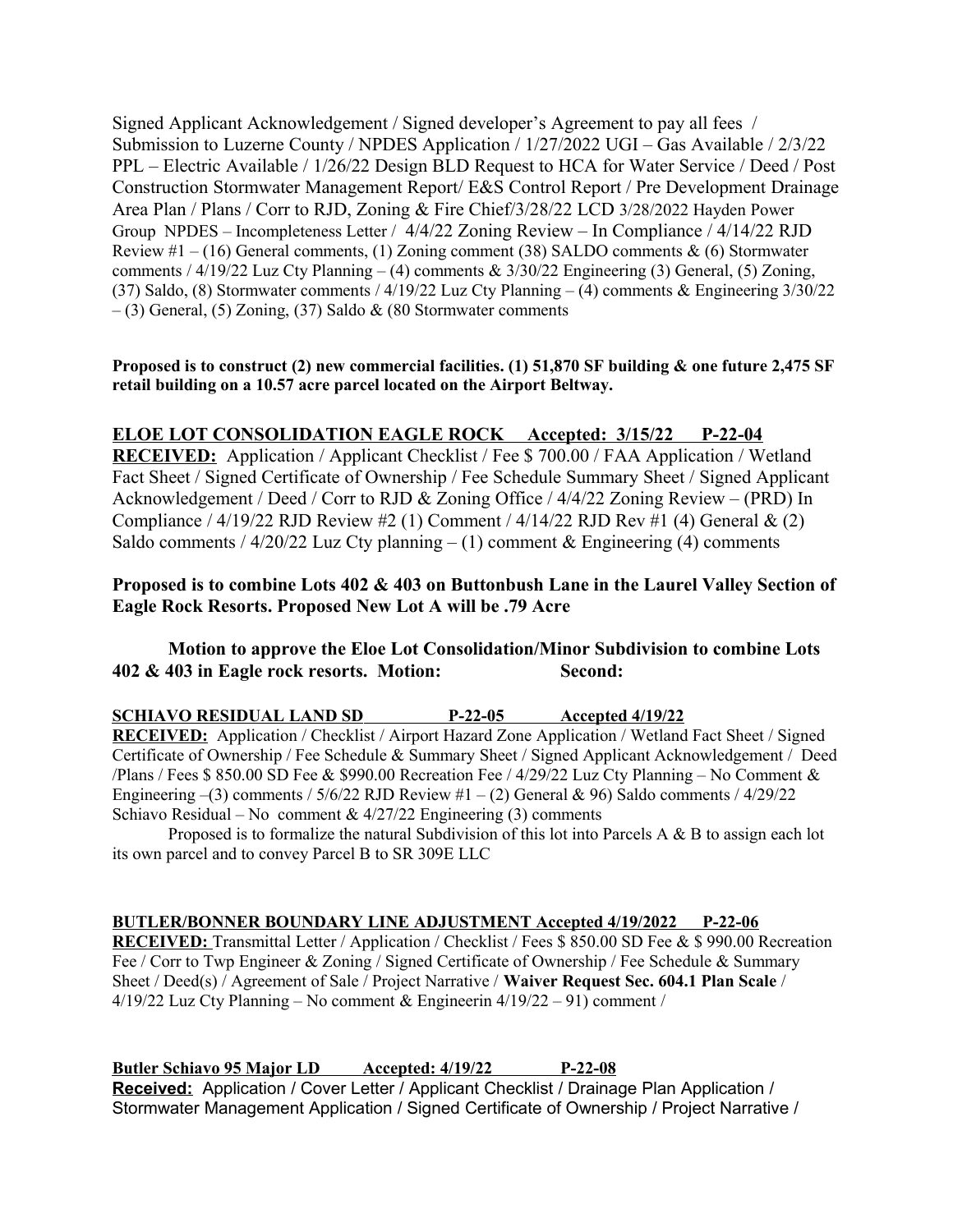Proof of Sale for Schiavo & Landsites Parcels / Agreement of Sale for Butler Parcel / Deeds / 3/9/22 UGI – Gas Available, 3/14/22 PPL – Electric available, 3/14/22 Water Request to HCA / Fee Schedule & Summary Sheet / Fees - \$ 14,924.00 LD Fees, \$ 1,500.00 Stormwater Fee & \$ 4,800.00 Recreation Fee / Signed Developer's Agreement to pay all Fees / Stormwater Management Report / 2/11/22 Traffic Impact Study Report / 3/11/22 Traffic Impact Study application approved / Plans / Luzerne County receipt / 3/23/22 Corr to Zoning, RJD & Fire Chief / RJD Review #1  $4/18/22$  Butler Schiavo 95 LD – (13) General, (3) Zoning, (46) Saldo & (12) STW comments / 4/19/22 Luz Cty Planning – No comment & 4/8/22 Engineering (3) Zoning, (16) Saldo & (23) General comments / 4/19/22 Luz Cty Planning – No comment & Engineering  $4/8/22 - (3)$  Zoning, (16) Saldo & (23) General comments /

Proposed is to construct (1) new industrial facility, 1,054,000 SF with parking, stormwater management & site utility improvements located at SR 424 & SR 93 in Hazle Township and the City of Hazleton

# **NEW PLANS RECEIVED**

## **HUMBOLDT REALTY LP MINOR SUBDIVISION P-22-09**

**RECEIVED:** Transmittal Letter / Application / Checklist / Wetland Fact Sheet / Signed Certificate of Ownership / Fee Schedule & Summary Sheet / Signed Applicant Acknowledgement / Signed Developer's Agreement to Pay all Fees / Transmittal Letter to Luzerne Cty / Waiver request #1 Section 604.1 Plan Scale & #2 406.6 & 505.14 Requirement of Utility Letters / Deed / Deed Description / Plans / Fees \$ 850.00 SD Fee /

Proposed is to create Lot 101A-2 1.787 Acres from lot 101A (14.487 Acres) and attach it to existing Lot 101 (11.838 Acres) in the Humboldt Industrial Park. New Lot 101A will be (12.700 Acres) & New Lot 101 will be (13.625 Acres). Plans were submitted by JTB Engineering.

## **Motion to accept the Humboldt Realty LP, Lot 101, Minor Subdivision as a complete application. MOTION: SECOND: ROLL CALL: FIUME: MARCHESE: SYNOSKI:**

## **Oneida Junction Booster Station Preliminary Land Dev. P-22-10**

**Received:** Cover Letter / Application / Checklist /Total Fees - \$ 3,100.00 – (Preliminary LD Fee - \$ 1,700.00 & STW - \$ 1,400.00) / Stormwater Management Level 4 Application / Fee Schedule Summary Sht / Signed Applicant Acknowledgement / Signed Developer's Agreement to pay all Fees / 4/1/22 PA State Historic Preservation Office – No above ground concerns & No Archaeological concerns / Deed / 5/4/22 LSSE – Submission to Luzerne County with fees / Stormwater Management Narrative / Wetland Delineation Report / E & S Narrative / Plans /

Proposed is to construct a Booster Pump Station on the NE Corner of SR 309 & SR 424.

**Motion to accept the Oneida Junction Booster Station Preliminary Land Development as a complete application. Motion: Second: Second: Roll call: Fiume: Marchese: Synoski:**